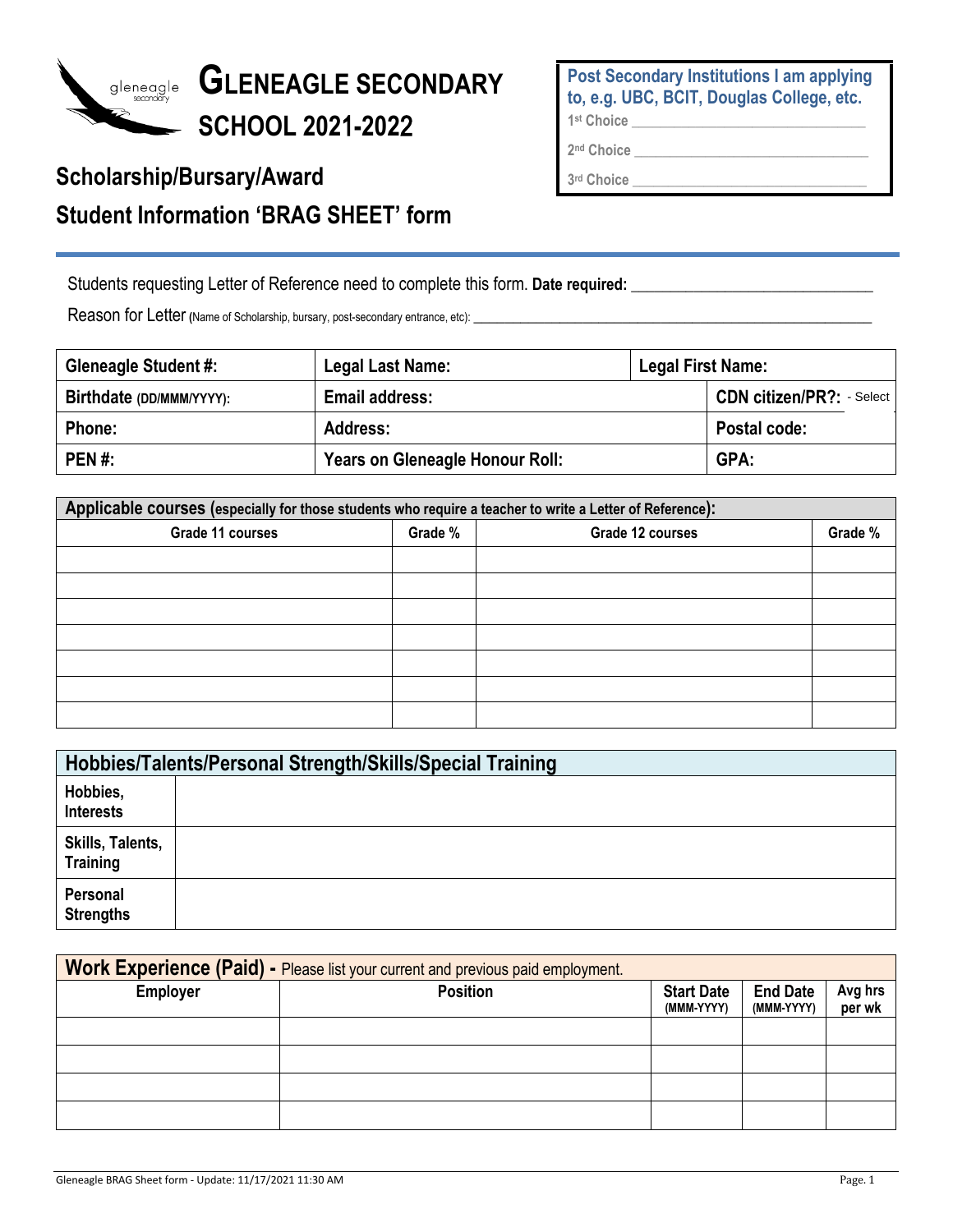| <b>School-based Activity</b>                          |                   |                          |                               |                                   |
|-------------------------------------------------------|-------------------|--------------------------|-------------------------------|-----------------------------------|
| <b>Activity</b>                                       | Grade<br>$(9-12)$ | <b>Brief Description</b> | # of hours<br>per<br>activity | Leadership /<br>Volunteer<br>Role |
| <b>Schools Clubs</b>                                  |                   |                          |                               |                                   |
|                                                       |                   |                          |                               | - Select -                        |
|                                                       |                   |                          |                               | - Select -                        |
|                                                       |                   |                          |                               | - Select -                        |
|                                                       |                   |                          |                               | - Select -                        |
|                                                       |                   |                          |                               | - Select -                        |
|                                                       |                   |                          |                               | - Select -                        |
|                                                       |                   |                          |                               | - Select -                        |
|                                                       |                   |                          |                               | - Select -                        |
| Honours or Awards won                                 |                   |                          |                               |                                   |
|                                                       |                   |                          |                               |                                   |
|                                                       |                   |                          |                               |                                   |
|                                                       |                   |                          |                               |                                   |
|                                                       |                   |                          |                               |                                   |
|                                                       |                   |                          |                               |                                   |
|                                                       |                   |                          |                               |                                   |
| <b>Athletics / Sports Teams</b>                       |                   |                          |                               |                                   |
|                                                       |                   |                          |                               | - Select -                        |
|                                                       |                   |                          |                               | - Select -                        |
|                                                       |                   |                          |                               | - Select -                        |
|                                                       |                   |                          |                               | - Select -                        |
| Volunteering at school (not including credit courses) |                   |                          |                               |                                   |
|                                                       |                   |                          |                               | - Select -                        |
|                                                       |                   |                          |                               | - Select -                        |
|                                                       |                   |                          |                               | - Select -                        |
|                                                       |                   |                          |                               | - Select -                        |
|                                                       |                   |                          |                               | - Select -                        |
|                                                       |                   |                          |                               | - Select -                        |
|                                                       |                   |                          |                               | - Select -                        |
|                                                       |                   |                          |                               | - Select -                        |
| Leadership & related courses, e.g. Leadership 12      |                   |                          |                               |                                   |
|                                                       |                   |                          |                               |                                   |
|                                                       |                   |                          |                               |                                   |
|                                                       |                   |                          |                               |                                   |
|                                                       |                   |                          |                               |                                   |
|                                                       |                   |                          |                               |                                   |